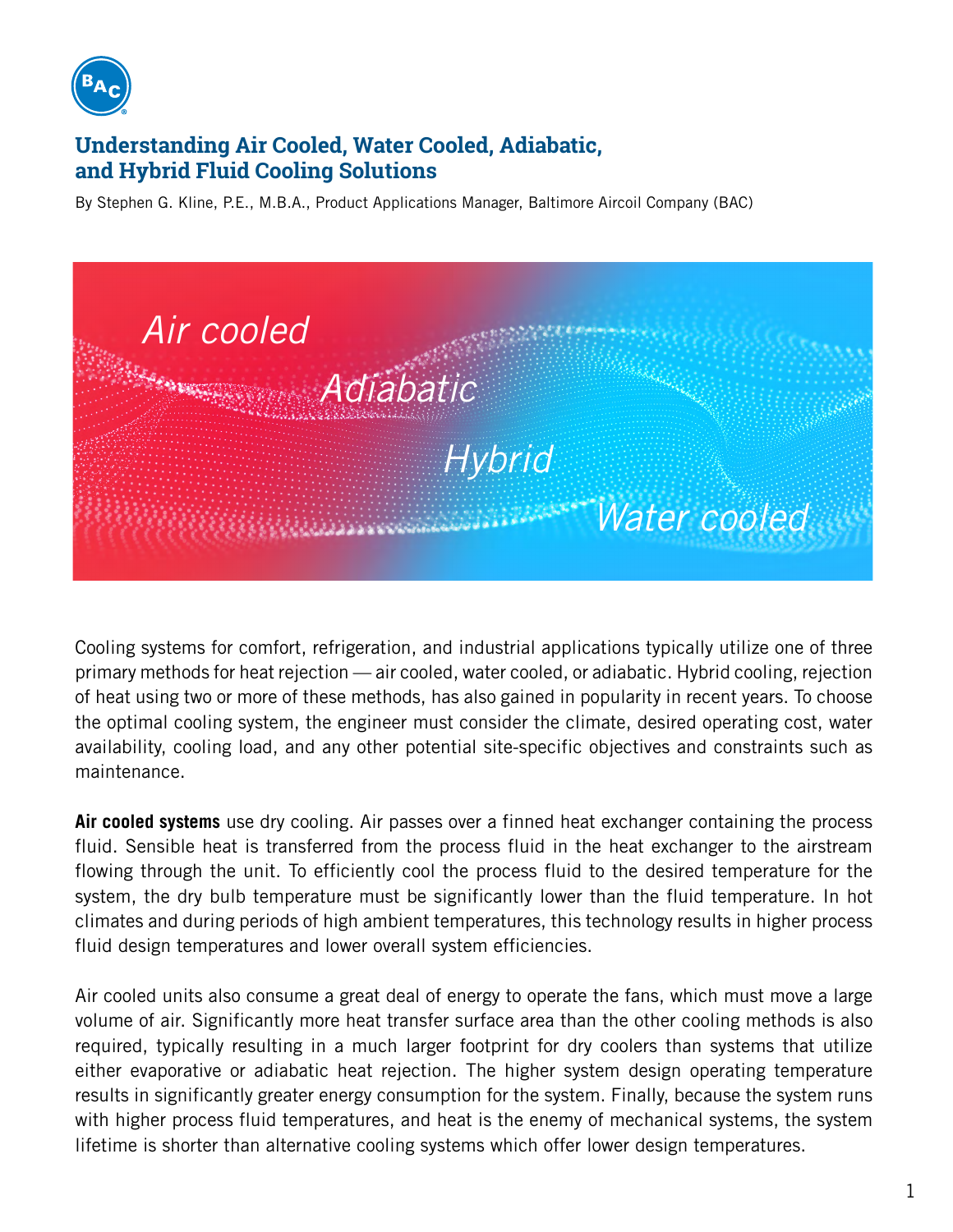

**Water cooled systems** typically use evaporative heat rejection to maximize energy efficiency and thermal performance. Evaporative cooling efficiently rejects heat from the recirculating water and discharges warm, moist air to the atmosphere by utilizing both the sensible and latent potential of the air. Evaporative heat rejection significantly reduces the required fan power, footprint, and, most importantly, the overall system energy consumption. This energy consumption is significantly less than the total energy usage of similarly sized systems utilizing either air cooled or adiabatic heat rejection. In cooling towers, fluid coolers, and evaporative condensers, a spray system passes water over fill media and/or a heat exchanger. Using the same physics as perspiration, the evaporative process cools the surface of the water as the H2O molecules transition from the liquid to the gas phase. Heat is then rejected to the airstream through the unit and ultimately into the atmosphere through the evaporative cooling process.

The evaporative process is dependent on the ability of the entering air to absorb the evaporated water molecules using the enthalpy driving force of the air. The drier and less humid the air, the higher this potential, as indicated by the wet bulb temperature, which is always equal to or less than the dry bulb temperature of the air. The wet bulb temperature is related to the amount of moisture in the air relative to the dry bulb temperature. An evaporative cooling tower can lower the process fluid in the heat exchanger to within a few degrees of the wet bulb temperature. Evaporative cooling towers and fluid coolers have proven to be powerful, energy-efficient cooling solutions in all climates. While they do utilize water, which is typically far less expensive than energy, it is still an important natural resource to conserve. This conservation is accomplished by developing and implementing an effective water treatment program for the site.

**Adiabatic cooling** also uses evaporation, but as a means of cooling the entering air passing through a finned heat exchanger. In a properly designed and operated system, the finned heat exchanger stays dry, protecting the surfaces from scale and corrosion. The adiabatic air cooling can be accomplished by spraying water into the airstream or by using wetted pads that provide a surface for water and air to interface. In the first case, the goal is that the water sprayed into the airstream evaporates before reaching the finned coil, avoiding scaling and corrosion on the coil which can negatively impact system efficiency and equipment lifetime. In the second case, a wetted pad is used to cool the entering airstream. The pads are specially designed to retain water on the surface of the pads to ensure that it does not carry over to the finned coil, minimizing the risk of coil damage.

The use of a small amount of water to precool the air entering the heat exchanger lowers the required airflow and fan power compared to air cooled units, while also lowering the fluid temperature back to the system. In the most efficient adiabatic systems, the air is cooled close to the wet-bulb temperature. Such substantial depression of the air temperature results in a significant increase in dry cooling capacity and energy efficiency compared to dry-only designs. Once the ambient